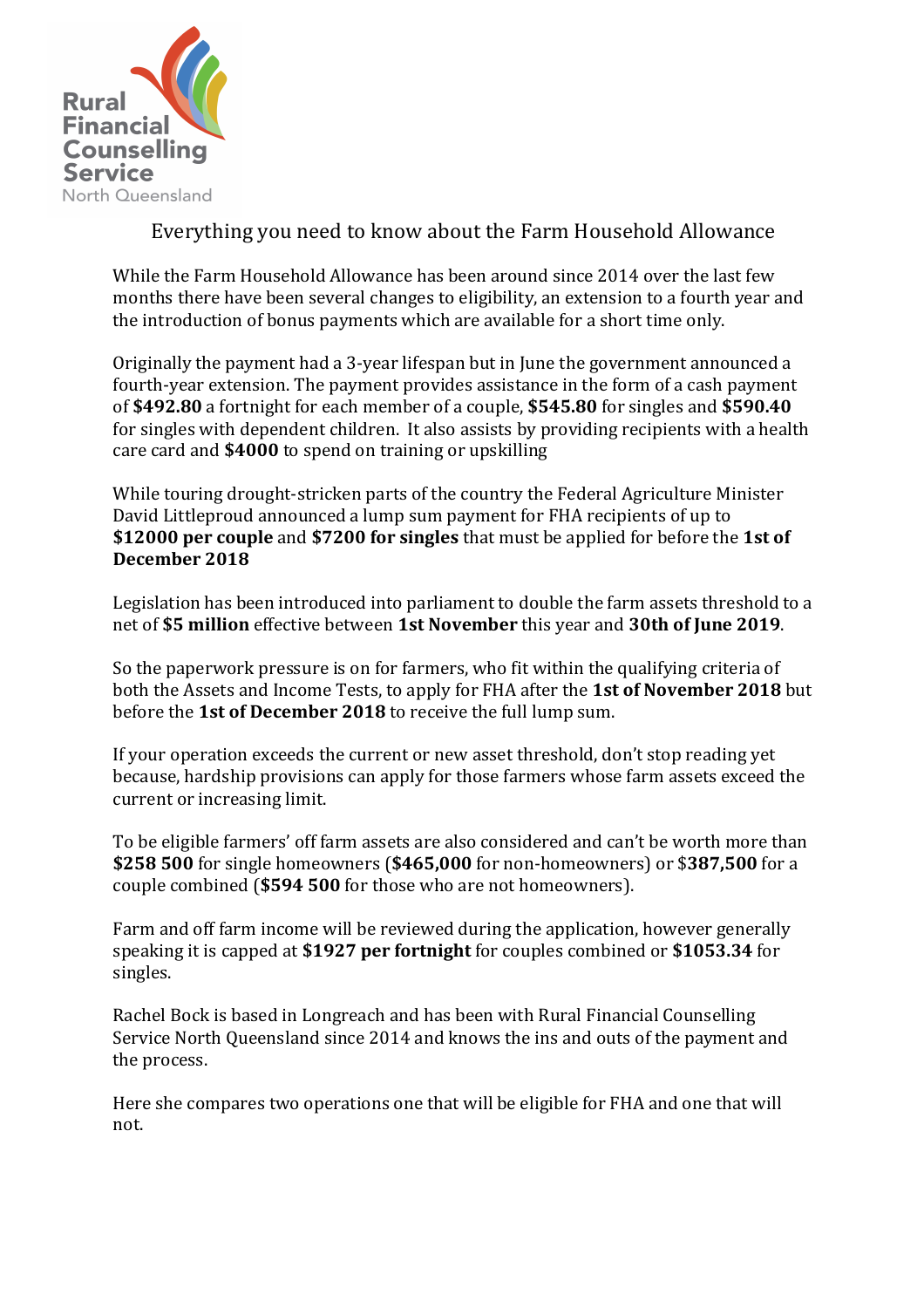

*"A family wool growing operation purchased the property in 2010 for \$4.8m. Since the time of purchase there had been no improvements made to the property and it's currently in its sixth year of drought.* 

*The property is running 3,000 sheep at present but normally runs 8-9000. The* business owners estimate the property in its current condition could fetch perhaps *close to \$3M taking off \$200,000 for the value of the homestead and the* surrounding 5 acres.

*The estimated value of stock and other farm assets are approx.* \$450,000. With *farm assets totalling* \$3,450,000 and a debt of \$1,200,000 the net farm asset value is \$2,250,000. The business owner has no other off-farm assets but is currently *contracting off-farm to help make ends meet.* 

*Because the sheep and wool business made a sizeable loss in the previous tax year* and is projected to make another sizeable loss this year this off-farm income can be *offset against the interest repayments which are currently \$60,000 per* annum. This family will be eligible for the FHA," she said.

*However, another similar sized enterprise with no off-farm income but whose owners* own an investment property in Toowoomba with no debt worth approximately \$600,000 and a share portfolio worth approximately \$220,000 would not come in under the off-farm asset threshold" Ms Bock said.

While it is helpful to understand the eligibility parametres around the payment it is so important not to self-assess and contact an RFC, like Rachel Bock.

"I've not come across many rural operations which are set up exactly the same way and that's why it is so important to have your business considered individually by someone who understands FHA." Ms Bock said.

"Don't rely on whether your neighbour was approved to decide if you are eligible and don't listen to commentary on social media, find out if it suits your circumstance and set up by talking to us," Rachel Bock said.

"Expect to dedicate a day in the office to complete two applications if you are a couple. It might seem onerous, but the payment can equate to over \$37k in the next 12 months including bonuses," she said.

How the payment looks into the future is uncertain because an independent review of the program is being undertaken which is expected to be completed the first half of 2019 according to David Littleproud.

At the time of writing the legislative changes were still before parliament.